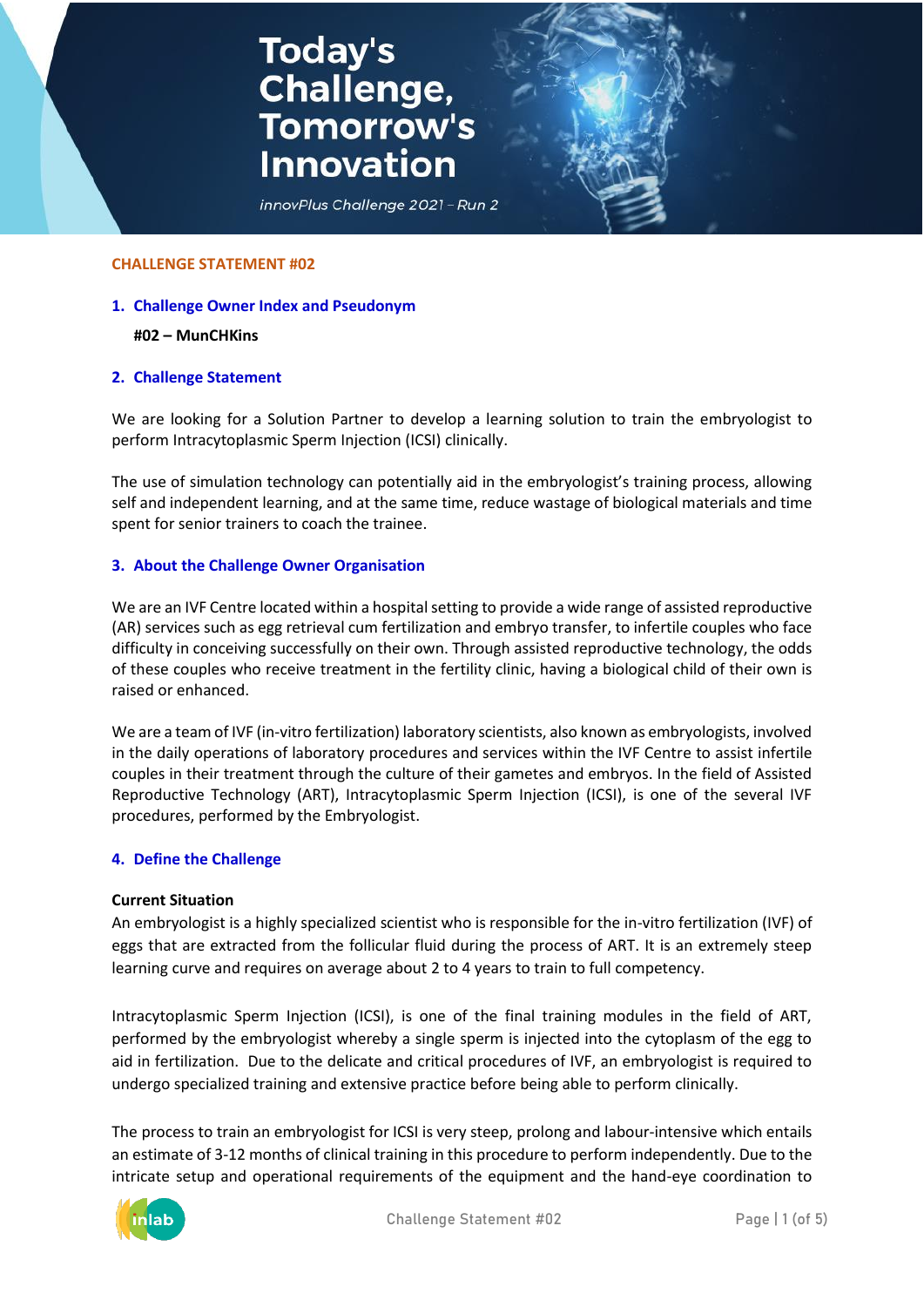operate this equipment effectively is not a natural process, hence requires lots of time and practice. The embryologist is first required to visualize the concept of three-dimensional space and depth to sharpen their visual motor skills using their eyes and hands. After which they will be required to learn how to use a set of micromanipulators, under the view of the inverted microscope at high magnification, to manoeuvre the micromanipulators, involving joysticks [\(https://uk.narishige](https://uk.narishige-group.com/) $group.com$ ), which then translates into movement of the micro tools to manipulate the human egg and sperm for injection. Aside to the lengthy practice time which often compels both the trainer and trainee to stay back beyond clinical work hours, the training also requires the use of limited biological material (donated sperm and egg). Only until they have mastered the skill of visual-motor coordination using their eyes and hands, will they then be ready to move on to the next phase of training for the actual clinical procedure.

Embryologists are not the only ones who need to learn how to use these micromanipulators, people in the field of research also need to use this exact setup to perform microinjection of molecules (eg genetic material, stem cells, etc) and hence will require the same kind of intensive training prior to operating on the actual equipment.

Due to the stringent and labour-intensive requirements of ICSI training, groups in the scientific community have tried other methods to replace/automate the training. Previously, a group in Italy (Abate et al, 2010) attempted to use virtual reality (VR) to assist in ICSI training using visual-haptic interface. However, due to the weight of the exoskeletons used, it was not ergonomic for long term use, resulting in fatigue. Other groups (Faroque et al.,2015; Ammi and Ferreira A, 2012) used VR with similar interfaces to inject biological cells. However, limitations included the need to optimize the haptic technology and to provide more immersive representation and guidance to the operator.

# **Past & Current Solutioning Efforts**

This is an area which has been left relatively untapped due to much focus on daily operational activities within the laboratory, rather than training and education. Simulation technology was still novel and in its infancy a decade ago. This will be the first in innovation to reduce this training crunch faced by embryologists. Hence, there is currently no data (e.g. how many turns on the knob to inject, joysticks on the micromanipulator, degree of freedom of force used) available yet in creating this innovation.

# **Challenge / Gap / Unrealised Potential**

If this training gap is not bridged, the current conventional method of training shall persist, consuming much time and manpower on training an individual. The trainee embryologist is allowed hands-on practice on the ICSI technique, in the presence or guidance from the mentor embryologist (1-on-1 and face-to-face) during the initial phase of their training on the equipment. Thus, the trainee embryologist has to coordinate his/ her training time with that of the mentor embryologist's availability to familiarise with the equipment and technique swiftly before he or she can adequately practise at their own time. Aside to coaching the trainee intensively, the mentor has to focus on the heavy clinical demands at other times.

If this learning challenge is not solved, training remains less sustainable with the use of more biological waste subjected to practice for the training. More time will be spent by the trainee on the actual equipment and allowing less efficient usage of the equipment for daily operations. The risk of trainees causing accidental damage to the expensive equipment due to inexperience while training remains. The use of actual equipment for training also gives undue stress to the trainee which can potentially impair their progress in training.

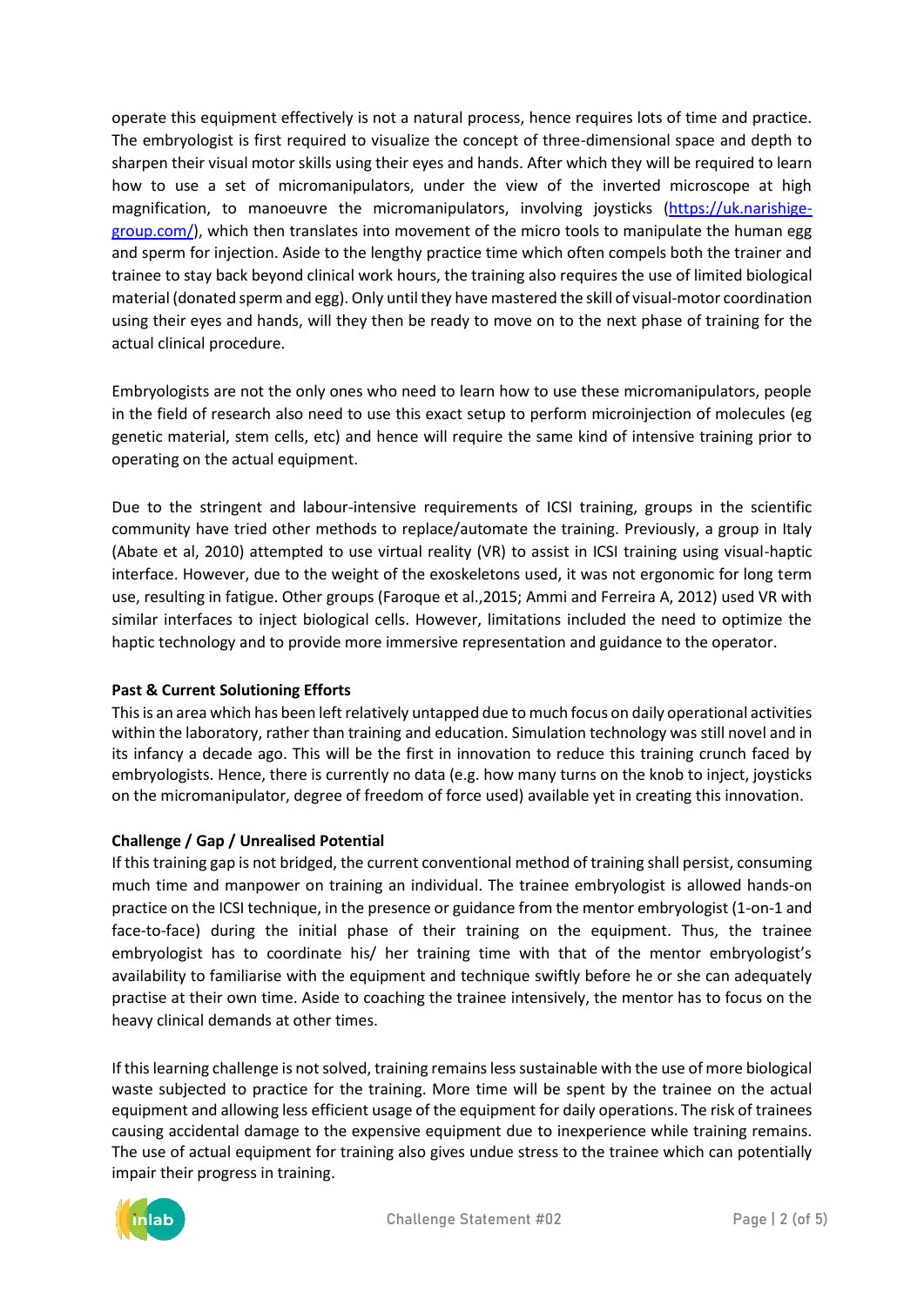# **5. Targeted Learners / Users**

Trainee embryologists who are usually young, entry-level working professionals in healthcare who have to juggle both clinical lab work and on-the-job training (OJT) for entrants in their initial years in the profession. A typical workday involves carrying out clinical procedures, performing administrative duties and setting aside spare time for their training on one or two procedures depending on their learning capabilities (adaptive learning).

Trained embryologists who are licensed and have already gained competency in their day-to-day clinical procedures who can utilize this solution tool to ensure that they remain highly competent in their ICSI skill set.

There are approximately 50 embryologists currently in Singapore. The primary targeted user population will be the embryologists in our Centre, i.e. approximately 2-3 trainee embryologists, as well as 10-12 trained embryologists (refresher training) per year, in addition to approximately 220 man-hour savings for the trained embryologist to supervise training.

The secondary targeted user population will be targeted at all embryologists (both trained and trainees) locally and internationally if the solution can be developed commercially and marketed across the IVF Centres in Singapore and overseas.

The estimated number of embryologists worldwide is about 68,000 (~15K in APAC; ~29K in USA/ Latin America; ~24K in Europe/ Middle East). Taking into consideration that at least 20% of the embryologist pool are trainees, there will be approximately 13,600 embryologists who will need to train for ICSI and can potentially use this tool to aid in their training.

Beyond the clinical field, we can reach out to the research community who may wish to deploy this solution for training on microinjection as a prerequisite prior to actual research deployment.

## **6. Deliverables**

The ideal Solution Partner should present with expertise in collection and building of datasets with data analytics capabilities, they should also be equipped with experience in technology platforms involving motion or immersive experiences and gaming tools as well as troubleshooting. These outcomes should be quantifiable with feedback responses to both trainees and trainers for further improvements or test of competency to qualify for next level of training.

## 7. **Expectations of Solution**

The solution must take place in an indoor setting, within an enclosed room void of disturbances from surrounding, within the IVF Centre.

There is currently no dataset available yet. Hence the solution partner will need to have this ability to collect current dataset pre and post, and use data analytics to analyse and generate information to continuously improve the training outcomes or for test of competency.

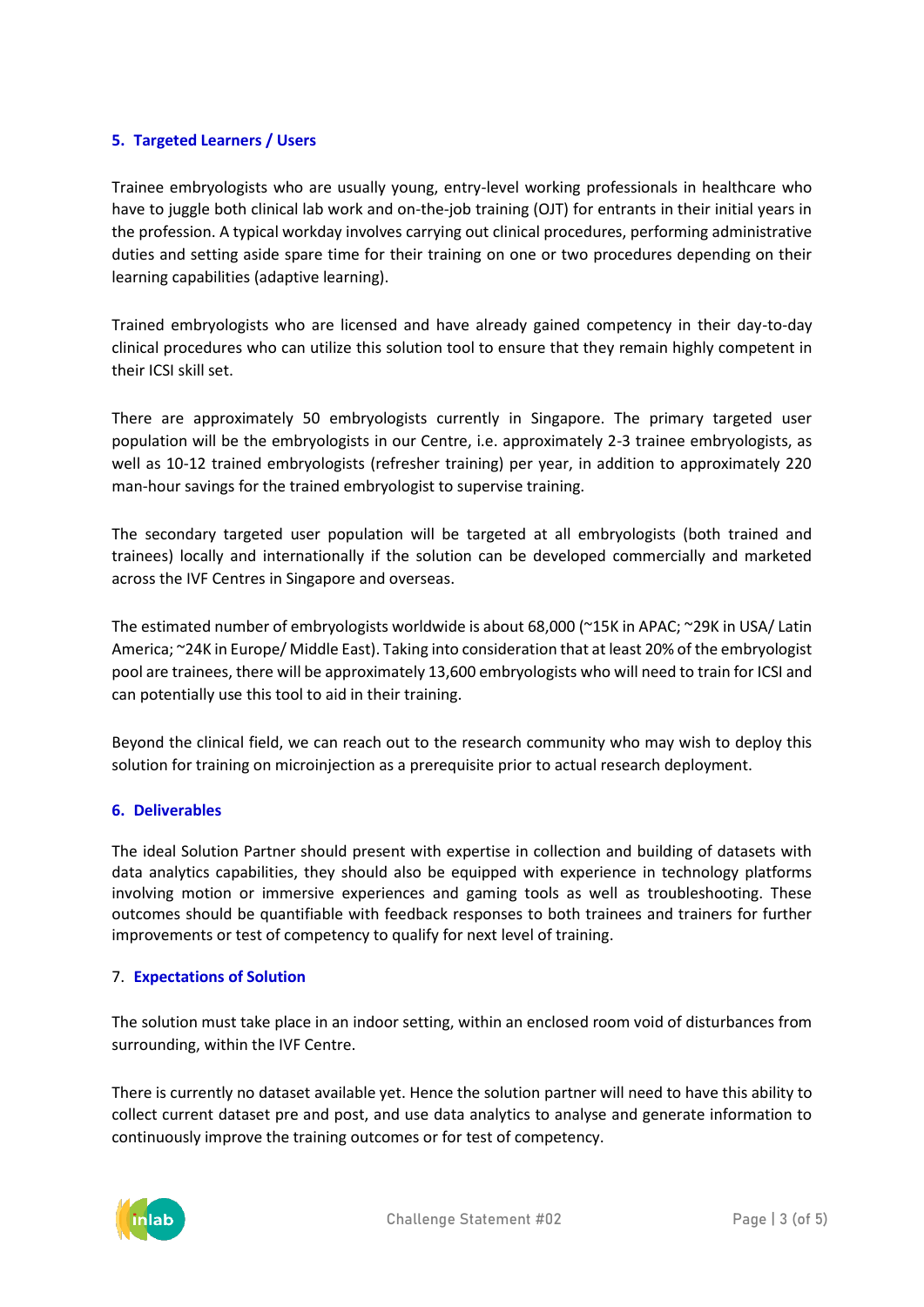The solution should preferably include both a hardware and software component to allow complete immersion of the learning experience; without ruling out the possibility of the software being accessible by both the trainer and learner from home.

The solution should involve equipment that are portable and lightweight to enable easy transportation between the workstations should the need arises.

The solution should allow a pilot testing phase to include testing the software and troubleshooting for program bugs, to also allow fine tuning of the software such as optimizing the responsiveness to the functional requirements in ICSI to suit our training application needs.

The training schedule for the embryologist is already very rigorous, highly stressful and time consuming. Hence the solution should make learning and training light hearted and more importantly enjoyable; and yet at the same time still able to guide the learner trainee through the various stages of learning how to manoeuvre the various micromanipulators in the motion environment to experience the 'feel' of catching sperm, rolling and holding the egg, up to the point of injecting the sperm into the egg successfully. Through this, we expect the trainee to become proficient in 3D visualization and be able to accomplish and achieve small wins as part of various stages of overall completion.

The solution must have a timer mode incorporated to avoid over-usage of the learning tool to prolong its shelf-life and reduce eye and arm strain on the user.

The solution should involve 2 phases of training – initial phase where it is trainer-led to allow sufficient contact or coaching time between the trainer and learner to ensure proper guidance and assimilation of knowledge of the equipment and hands-on skills; the second phase where learner undergoes selflearning through interaction with the tool.

The solution should have the potential to allow the choice option for the user or trainer to create a proficiency assessment for experienced or senior embryologists who are already competent in ICSI to undergo an internal audit of their competency or an assessment as a form of an entrustable professional activity (EPA) to ensure they remain clinically proficient in ICSI.

The solution must have the ability to provide feedback to the learner on their performance in both phases of their training.

The solution should have the potential for the software to enable more than 1 trainee to be trained in the procedure at the same time or period, to save time and improve the efficiency of training.

We are working in a busy clinical laboratory setting and are quite limited with available time slots for discussions and hence will require the Solution Partner to be flexible in timing to meet our needs.

## **8. Measures of Success**

1. 50% reduction in turnaround time in learning ICSI